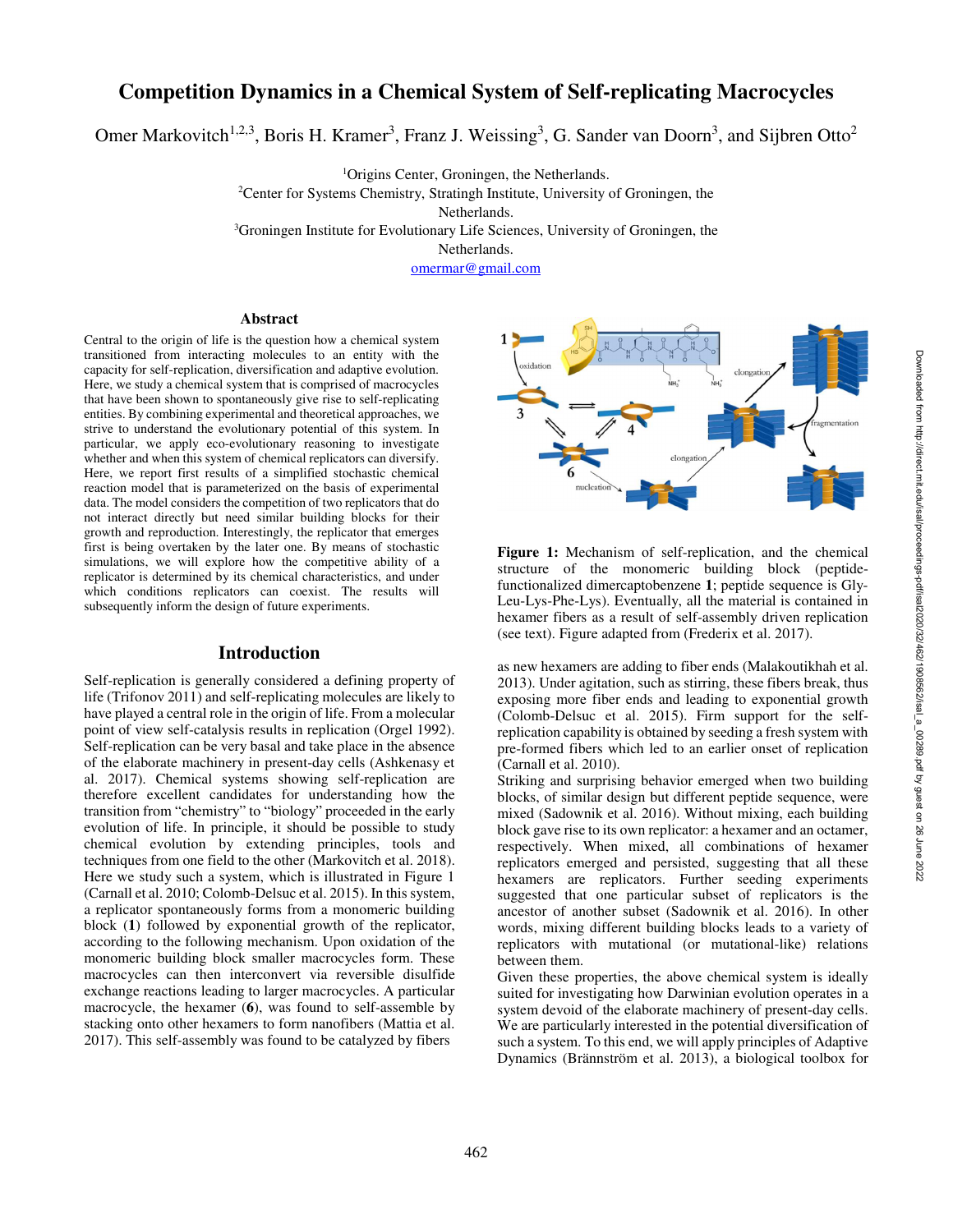studying adaptive evolution and diversification (such as the origin of new species (Weissing et al. 2011)).

In order to study diversification in the chemical system, it is important to construct an experimentally relevant model, the predictions of which can be used to guide new experiments. Here, we sketch such a model.

## **Results**

#### **The model**

The model was developed in two stages. First, a basic massaction kinetics model was constructed and the reactions and rate-constants were underpinned via data-fitting to experiments (not shown). This basic model includes all the reactions occurring in the system (Figure 1). Second, this mass-action model was extended to a stochastic one by considering all the different chemical structures that can occur when two building blocks, labeled A and B, are mixed (for example, the cyclic tetramer of composition  $A_2B_2$  has two structural isomers: AABB and ABAB) and their reactions. For hexamers, there are 13 different structural isomers: AAAAAA, AAAAAB, AAAABB, AAABAB, AABAAB, AAABBB, AABABB, ABABAB, AABBBB, ABABBB, ABBABB, ABBBBB and BBBBBB.

The stochastic model explicitly considers the fiber structure as they occur via hexamer stacking. A hexamer can in principle stack on same hexamer (self-stacking) or on another hexamer (cross-stacking). While presently we do not have a handle on the rates at which hexamers cross-stack, we envision that these rates are largely determined by the interaction energy between two hexamers, which is a function of how well their building blocks can interact when next to each other.

### **An example: takeover**

In a preliminary analysis, the model was simulated using Gillespie's stochastic algorithm (Gillespie 1976) under a constant-volume reactor condition, with the same volume being flown in and out. The initial conditions and the inflow contained equal amounts of two monomeric building blocks: A and B. For this first case hexamers were only allowed to stack on the same hexamers (i.e. no cross-stacking).

Under these conditions, only two types of hexamer fibers emerged (Figure 2). Interestingly, the hexamer that arises first (isomer AAAAAB) gave way to the second hexamer (isomer AABABB) in what was previously termed as a "takeover" (Markovitch and Lancet 2014).

There are two main factors that differentiate hexamers and their dynamics: 'synthesis' due to oxidations and exchanges, and assembling into fibers which excludes most of replicators stacked in the fiber, except those at its ends, from participating in further reactions. Because the relative self-stacking of the first hexamer is 4 times faster than that of the second hexamer (Figure 2) it is able to self-assemble first. However, in the flow regime it is being continuously diluted and gives way to the second hexamer because the second hexamer is being synthesized more (due to the intrinsic combinatorics; e.g. making  $A_5B_1$  is less likely than  $A_3B_3$ ) and therefore eventually is able to take over.



**Figure 2:** An example of a simulation showing takeover. In this example, a hexamer is only allowed to self-stack on same hexamer (i.e. no cross-stacking). The relative rates of selfstacking are proportional to the number of building-block A in a hexamer (n), given by the formula:  $2^{-(6-n)}$ . The simulation considered all possible isomers at size 1..6 (monomer to hexamer) and their reaction. Reactor turnover time is 31⁄3.

## **Away from randomness**

The above result demonstrates how replicators' competition dynamics can be studied. We strive to understand how mixtures of similar and different building blocks would give rise to nonrandom distribution of replicators and fibers, and what are the limits and potential of evolvability of this chemical system. We are particularly interested in under what circumstances would smaller groups of co-existing replicators be observed and how could large group of replicators give rise to several co-existing replicators subgroups. The emergence of such smaller subgroups could be interpreted as diversification of chemical replicators.

**Acknowledgments.** We gratefully acknowledge funding from the NWA StartImpuls to OM, the Netherlands Organisation for Scientific Research, the ERC, the Dutch Ministry of Education, Culture and Science and the Center for Information Technology of the University of Groningen for their support and for providing access to the Peregrine high performance computing cluster.

### **References**

- Ashkenasy, G., et al. (2017), 'Systems chemistry', *Chem Soc Rev,* 46 (9), 2543-54.
- Brännström, Å., Johansson, J., and Von Festenberg, N. (2013), 'The hitchhiker's guide to adaptive dynamics', *Games,* 4 (3), 304-28.
- Carnall, J. M., et al. (2010), 'Mechanosensitive self-replication driven by self-organization', *Science,* 327 (5972), 1502- 6.